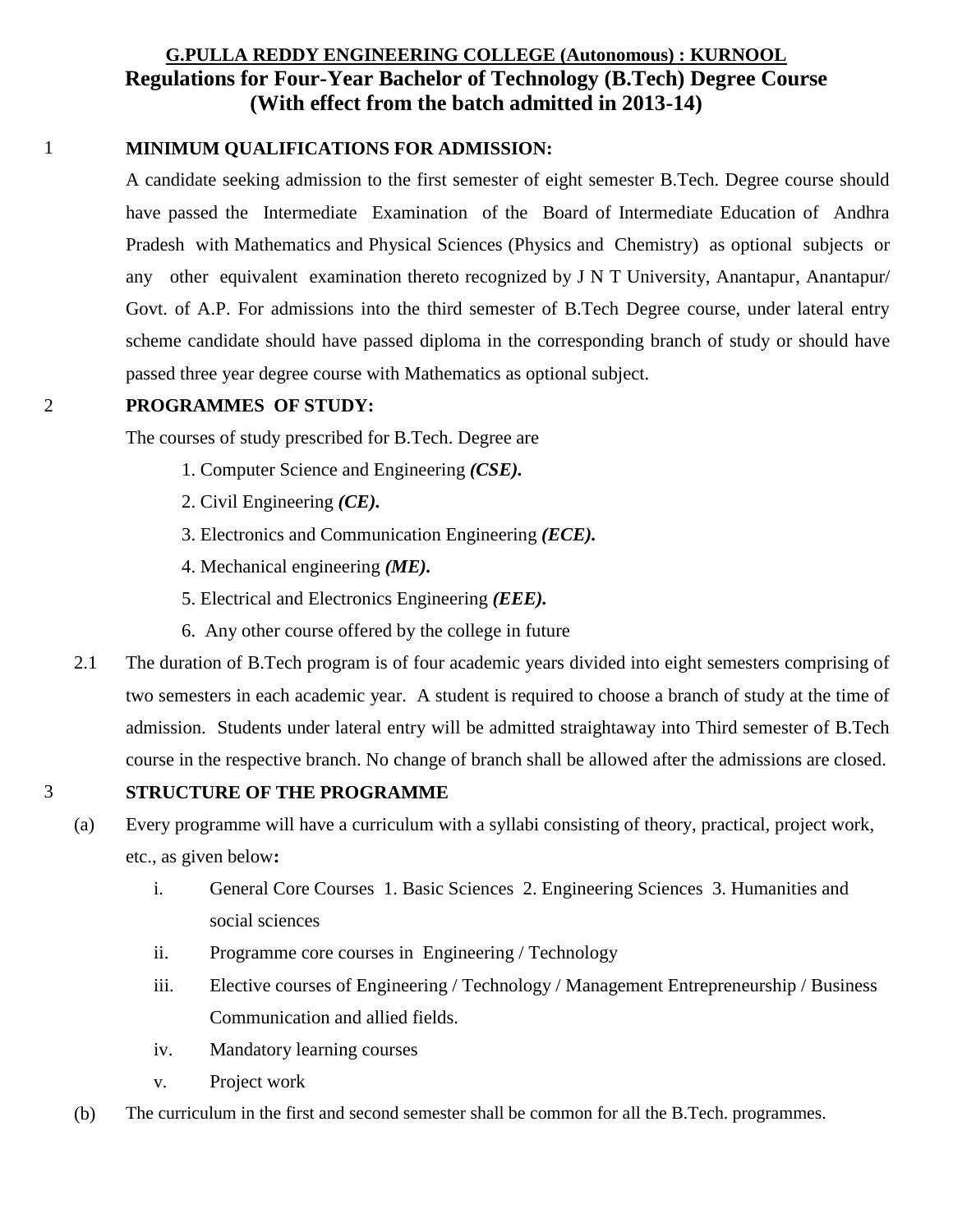- (c) Each course is normally assigned a certain number of credits as follows:
	- (i.) One credit per lecture period per week
	- (ii.) One credit per tutorial period per week
	- (iii.) Two credits per 2 or 3 periods of laboratory practice per week
	- (iv.) Two credits for 3 periods per week for Mandatory Learning courses
	- (v.) Design, Project courses, Industrial training, EAA with appropriate credits
- (d ) The programmes are designed such that a student shall take four electives during VII and VIII semesters, out of which two can be from allied and other departments ( global electives)
- (e ) Industrial Training /Summer Internship:

The student should undergo industrial training /summer internship for a minimum period of three weeks during,  $4<sup>th</sup>$  or  $6<sup>th</sup>$  Semester summer vacation periods and submit a report on the training, to the Head of the Department which carries 2 credits and which are not counted towards CGPA calculation. The report submitted by the candidate shall be evaluated by a team consisting of HOD, and two other senior faculty in the department.

(f) Extra – Academic Activity ( EAA)

> Each of the following activities carry two credits and every student is required to register for two activities during first and second year of study , which is mandatory.

- a) NSS/NCC
- b) Games and Sports
- c) Yoga / Meditation
- d) Extension Activities
- e) Literary / Cultural Activities
- f) Vivekananda community service activities

The activities shall be carried out beyond the class hours. The activities will be monitored by the respective faculty in charge and HOD. Grades will be awarded on the basis of participation, attendance, performance and behavior. Grades shall be entered in the mark statement as GOOD, SATISFACTORY and UNSATISFACTORY and shall not be counted towards CGPA calculation

If a student gets an unsatisfactory Grade, he/she has to repeat the activity in the subsequent years, along with the first/second year students of his junior batches.

(g) The curriculum for any programme of study is designed with total credits between 190 and 200.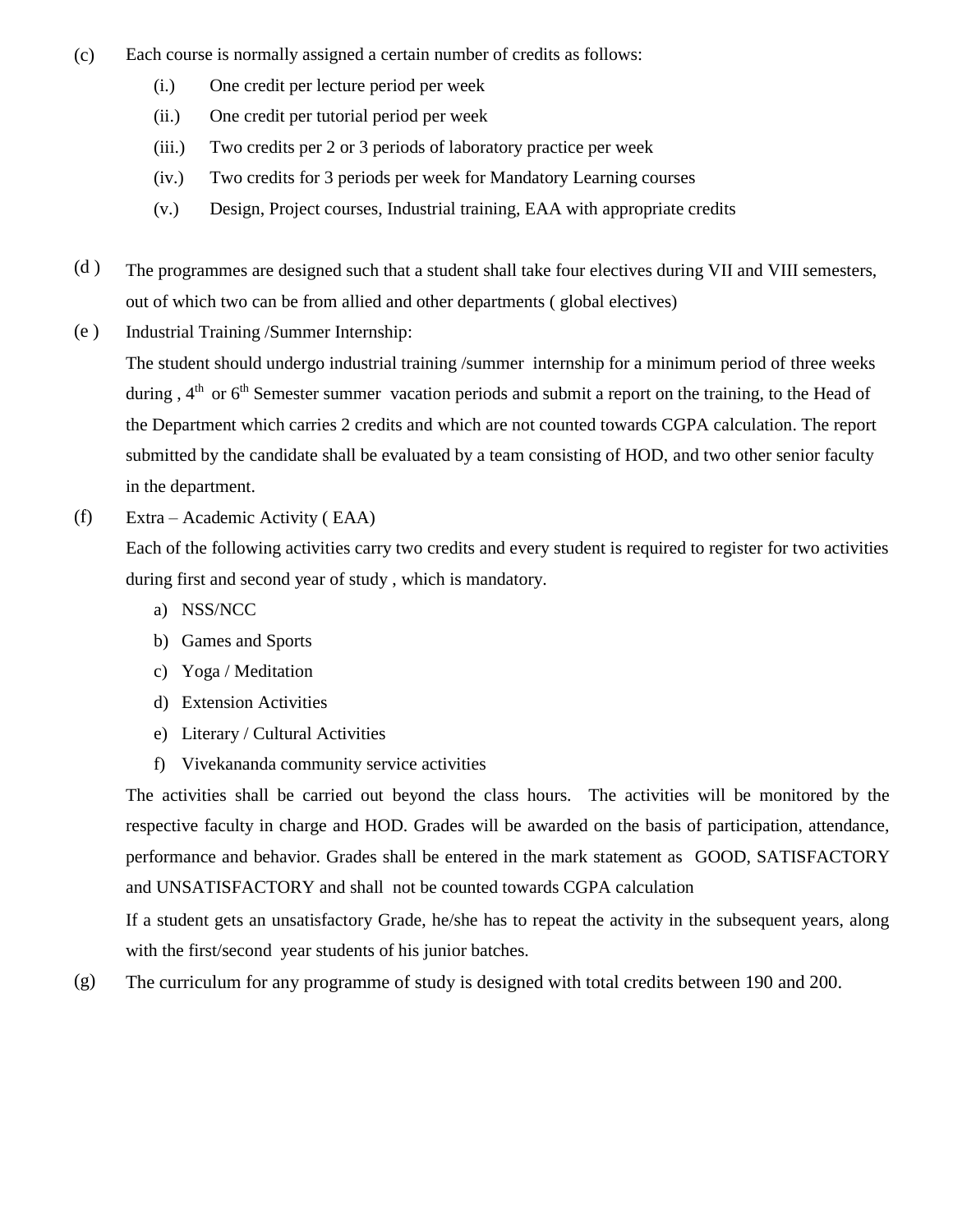#### 4 **ATTENDANCE REQUIREMENT**

Regular course of study means a minimum aggregate attendance of 75% in all subjects in the semester put together.

Condonation of shortage of attendance in genuine cases on health grounds may be recommended by the Principal, if a student puts in an aggregate attendance of at least 65%. However the student has to make an application and pay the prescribed fee.

A student who has not satisfied these requirements of attendance in any semester shall have to repeat that semester. The attendance under this clause does not include attendance at any examination/test/extra curricular activities/co curricular activities//EAA activities.

Students who represent the college in inter collegiate tournaments organized by JNTUA and those who represent University or State or Nation shall be given attendance exemption as per the University/Government norms.

A student, who has satisfied the minimum attendance requirements in any semester, may repeat that semester, after obtaining written permission from the principal and cancelling the previous record of attendance and sessional work of the semester. However, this facility may be availed by any student at the maximum twice (only once by the lateral entry students) during the entire course of study.

A student is required to complete the course of study satisfying the attendance requirements in all the eight semesters of the course within a period of eight academic years from the year of admission, failing which he/she shall be declared ineligible to pursue B.Tech degree course . Lateral entry students should complete the course of study within six academic years from the year of admission.

*Completing the course of study shall mean not only satisfying the attendance requirements but also passing of all the subjects within the respective stipulated period.*

### *Eligibility for appearing for the end examinations :*

All the students who satisfy the attendance requirements in that semester shall register for the end examinations of that semester by paying the prescribed examination fee. However, they have to clear all the dues to the college before they collect their hall tickets. It is mandatory for all the eligible students to apply for the regular end examination failing which they have to pay all the preceding examinations fee with fine as prescribed by the college, if they wish to appear for next examination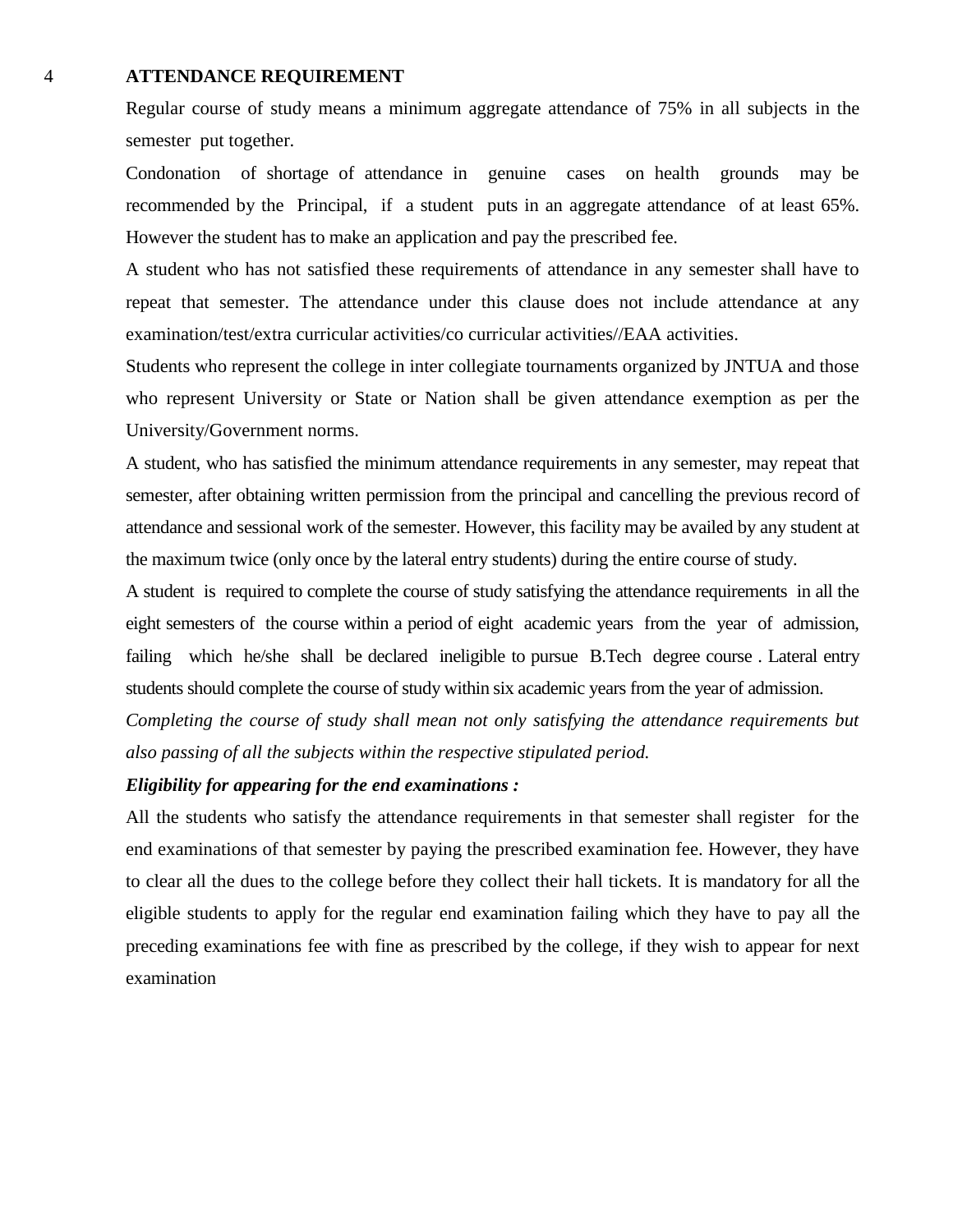## 5 **EVALUATION**

## 5.1 **Assessment**

The performance of the students in each semester shall be evaluated subject-wise for 100 marks out of which 70 marks will be for the end examination and 30 marks will be for the internal continuous assessment. However in the case of Mandatory Learning courses all the 100 marks will be for internal evaluation only and there will be no end examination.

## 5.2 **End Examination**

There shall be a comprehensive end examination for Three hours duration for each Theory, Design and /or Drawing subject for 70 marks. Question paper setting shall be done by the external examiners.

For each practical subject the end examination with duration as specified in the scheme shall be conducted for 70 marks by one internal and one external examiner. However if external examiner is not available Principal/Chief-Superintendent may nominate a faculty member from among the same department competent in the subject and preferably who had not handled that practical for that class as an external examiner.

The viva-voce examination in the Project Work shall be conducted by one external and two Internal examiners for 50 marks.

## 5.3 **Internal Continuous Assessment**

- i.) In the case of theory subjects, there shall be two sessional examinations for 30 marks each with the first exam conducted in the middle of the semester and the second exam conducted towards the end of the semester and the sessional marks are awarded giving a weightage of 0.75 for the better score and 0.25 for the other score.
- ii.) In the case of practical examinations out of 30 marks 20 marks are awarded based on the performance in the day to day laboratory work and 10 marks for viva-voce and a practical examination conducted at the end of the semester .
- iii.) In the case of Project Work, 50 marks are awarded based on the continuous evaluation by the guide / supervisor and Project review committee.
- iv.) In the case of mandatory learning courses, the two sessional examinations shall be conducted for 50 marks each. The sessional marks shall be finalized with a weightage of 0.75 for the better score and 0.25 for the other *and shall be converted to 100 marks.*
- v.) The sessional marks computed as per the above procedure will be finally rounded off to next higher integer.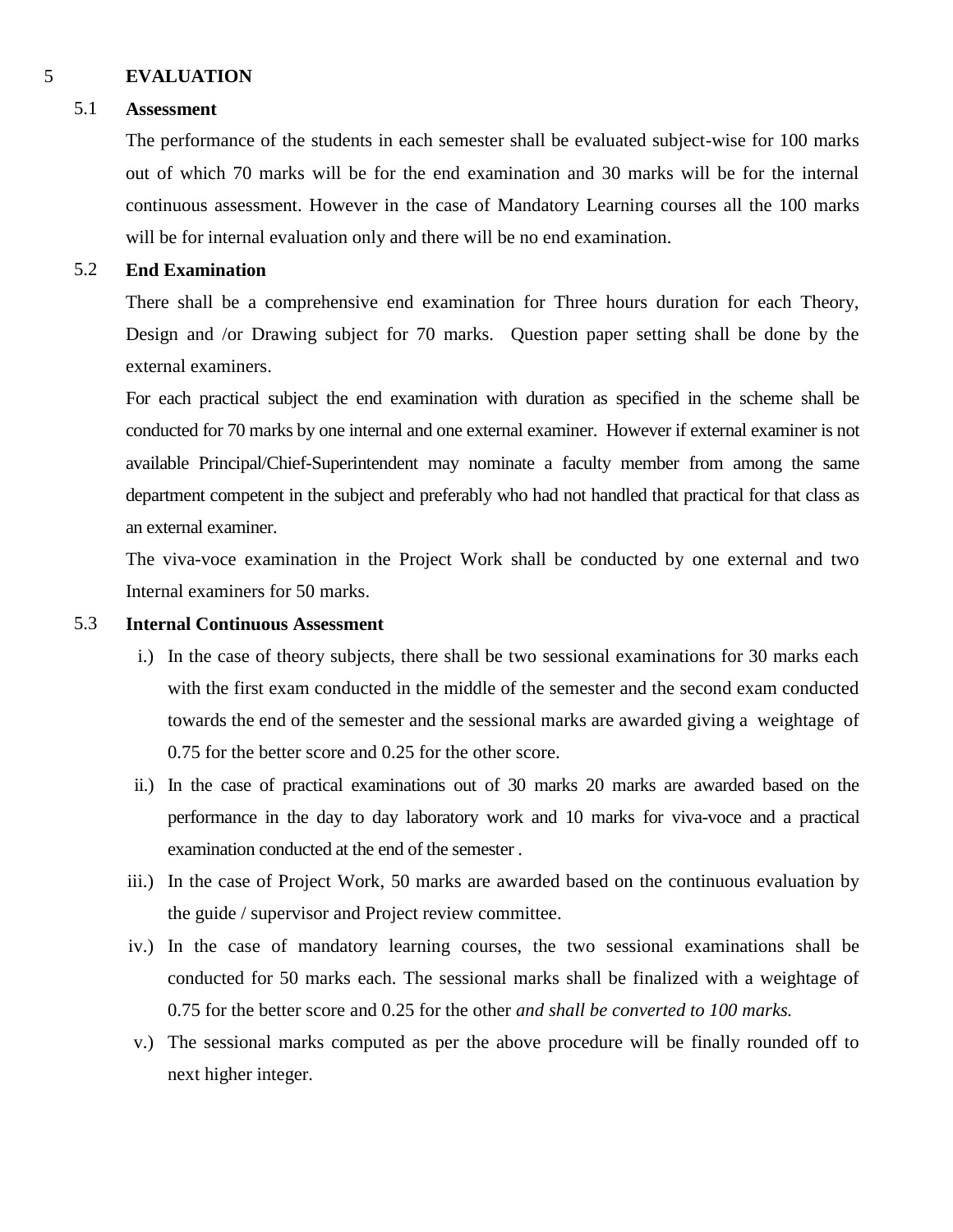| <b>S. No.</b>  | Nature of subject                    | <b>Marks</b> |                     | Type of examination and<br>mode of assessment | <b>Scheme of examination</b>                                                                                                                                                                                 |
|----------------|--------------------------------------|--------------|---------------------|-----------------------------------------------|--------------------------------------------------------------------------------------------------------------------------------------------------------------------------------------------------------------|
|                |                                      | 70           |                     | End examination                               | This end examination in theory<br>subjects will be for a maximum of<br>70 marks.                                                                                                                             |
| $\mathbf{1}$   | Theory                               | 30           | Internal evaluation |                                               | These 30 marks are awarded to the<br>students based on the performance<br>in two sessional examination with a<br>weightage of 0.75 for the better<br>score and 0.25 for the other score.                     |
|                |                                      | 70           |                     | End Lab examination                           | This end examination in practical<br>subjects will be for a maximum of<br>70 marks                                                                                                                           |
| $\overline{2}$ | Practical                            | 30           | 20                  | Internal evaluation                           | Day to day Performance in lab<br>experiments / and Record                                                                                                                                                    |
|                |                                      |              | 10                  | Internal evaluation                           | Viva voce and internal practical<br>examination                                                                                                                                                              |
| 3              | Project<br>Work<br>Preliminary       | 100          | 50                  | <b>End Examination</b>                        | committee<br>Evaluation<br>by<br>the<br>of<br>HOD,<br>consisting<br>Guide/Supervisor and one senior<br>faculty of the department.                                                                            |
|                |                                      |              | 50                  | <b>Internal Evaluation</b>                    | Continuous<br>evaluation<br>by<br>guide/supervisor<br>and<br>Project<br>evaluation committee                                                                                                                 |
| $\overline{4}$ | Project Work                         | 100          | 50                  | <b>External evaluation</b>                    | Thesis/Presentation/Viva<br>Voce<br>Examination                                                                                                                                                              |
|                |                                      |              | 50                  | Internal evaluation                           | Continuous<br>evaluation<br>by<br>guide/supervisor/Evaluation review<br>commiittee                                                                                                                           |
| 5              | <b>Mandatory Learning</b><br>Courses | 100          | Internal evaluation |                                               | These 100 marks are awarded to<br>students<br>based<br>the<br>the<br>on<br>performance in<br>two<br>internal<br>examination with a weightage of<br>0.75 for the better score and 0.25<br>for the other score |

## **Project work evaluation**:

Project work is divided into two modules ,Part – A Project Preliminary during seventh semester and project work/ thesis during eighth semester. The student has to select a topic for his project work based on his/her interest in the seventh semester, which will continue through eighth semester also. In the seventh semester the evaluation by the supervisor shall be based on the attendance, problem identification, literature review etc. The assessment by the project evaluation committee comprising, the Head of the Department or his/her nominee, Guide/ Supervisor and one senior faculty shall be based on the reviews.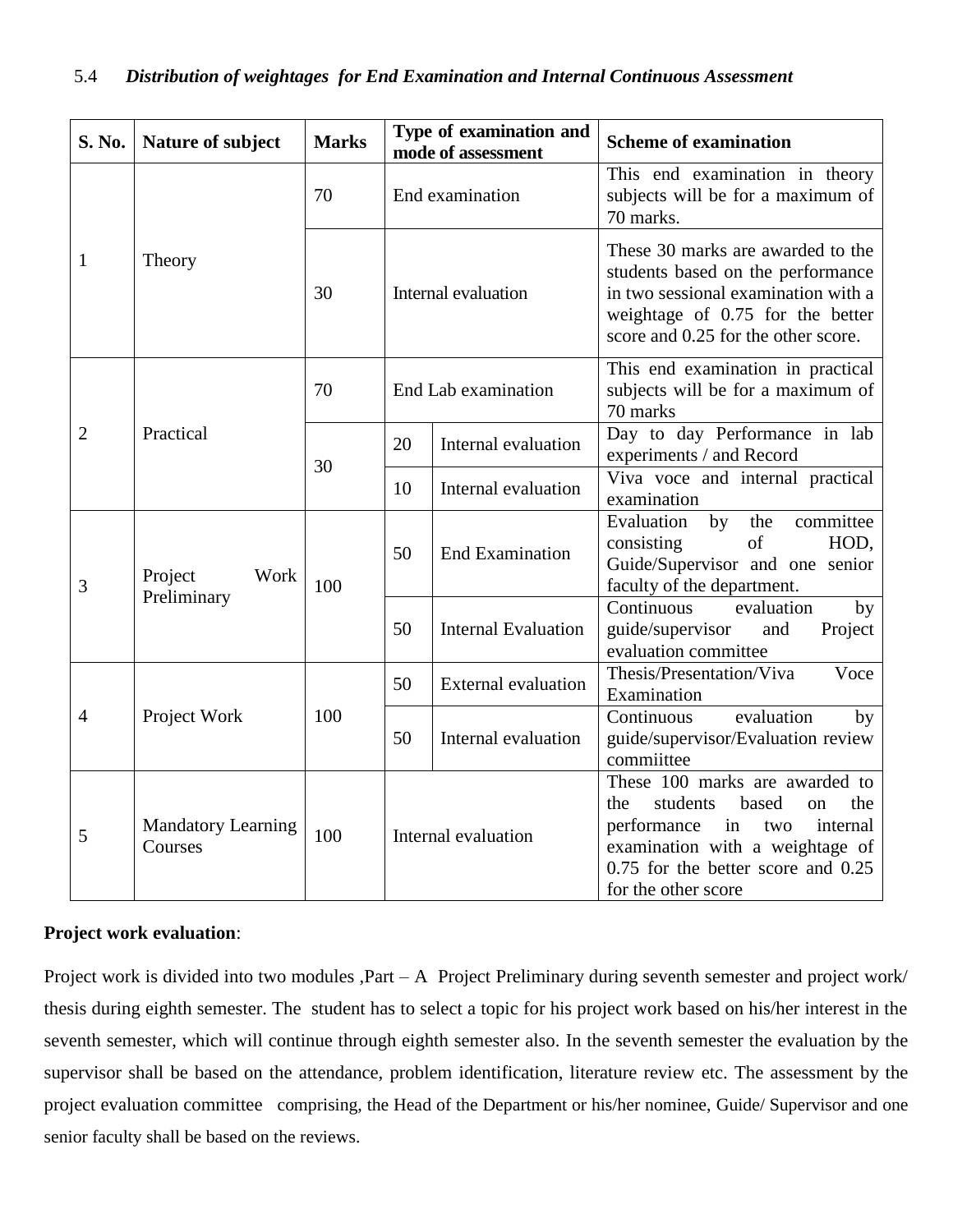In the eighth semester Project Evaluation committee and the project guide/s shall assess the performance for 50 marks based on two reviews one at the middle of the eighth semester and other at the end of the eighth semester. The viva voce examination shall be conducted by one external examiner, HOD and One senior faculty of the department for 50 marks.

### *Marks Distribution for project preliminary in the seventh semester :*

*( a) Internal Evaluation ( 50 marks)*

|     | <i>Evaluation by the Supervisor</i> : (Maximum Marks: 25)<br>(i)   |                                                                 |  |
|-----|--------------------------------------------------------------------|-----------------------------------------------------------------|--|
|     | Problem identification : 10 marks                                  |                                                                 |  |
|     | Attendance                                                         | $: 5$ marks                                                     |  |
|     | Literature review : 10 marks                                       |                                                                 |  |
|     | (ii)                                                               | Evaluation by the Project Review committee (Maximum Marks : 25) |  |
|     | Work progress                                                      | $: 10$ marks                                                    |  |
|     | Presentation                                                       | $: 10$ marks                                                    |  |
|     | Defence of the topic/ Problem                                      | $: 5$ marks                                                     |  |
| (b) | External Valuation by Project Review Committee (Maximum Marks: 50) |                                                                 |  |
|     | Completion of objectives                                           | : 20 marks                                                      |  |
|     | Presentation                                                       | $: 20$ marks                                                    |  |
|     | Defence of the topic/Problem                                       | $: 10 \text{ marks}$                                            |  |

### *Marks Distribution for project work in the eighth semester*

*(a )Internal Evaluation by the Guide /Supervisor and Project Evaluation Committee – ( Evaluation shall be based on two reviews)*

| <b>Thesis</b>                | $: 20$ marks         |
|------------------------------|----------------------|
| Presentation                 | $: 10 \text{ marks}$ |
| Defence of the topic/Problem | $: 10 \text{ marks}$ |
| Attendance                   | $\pm 10$ marks       |

*( b) Evaluation by External Examiner, HOD and Senior faculty of the department*

Viva Voce Examination : 50 marks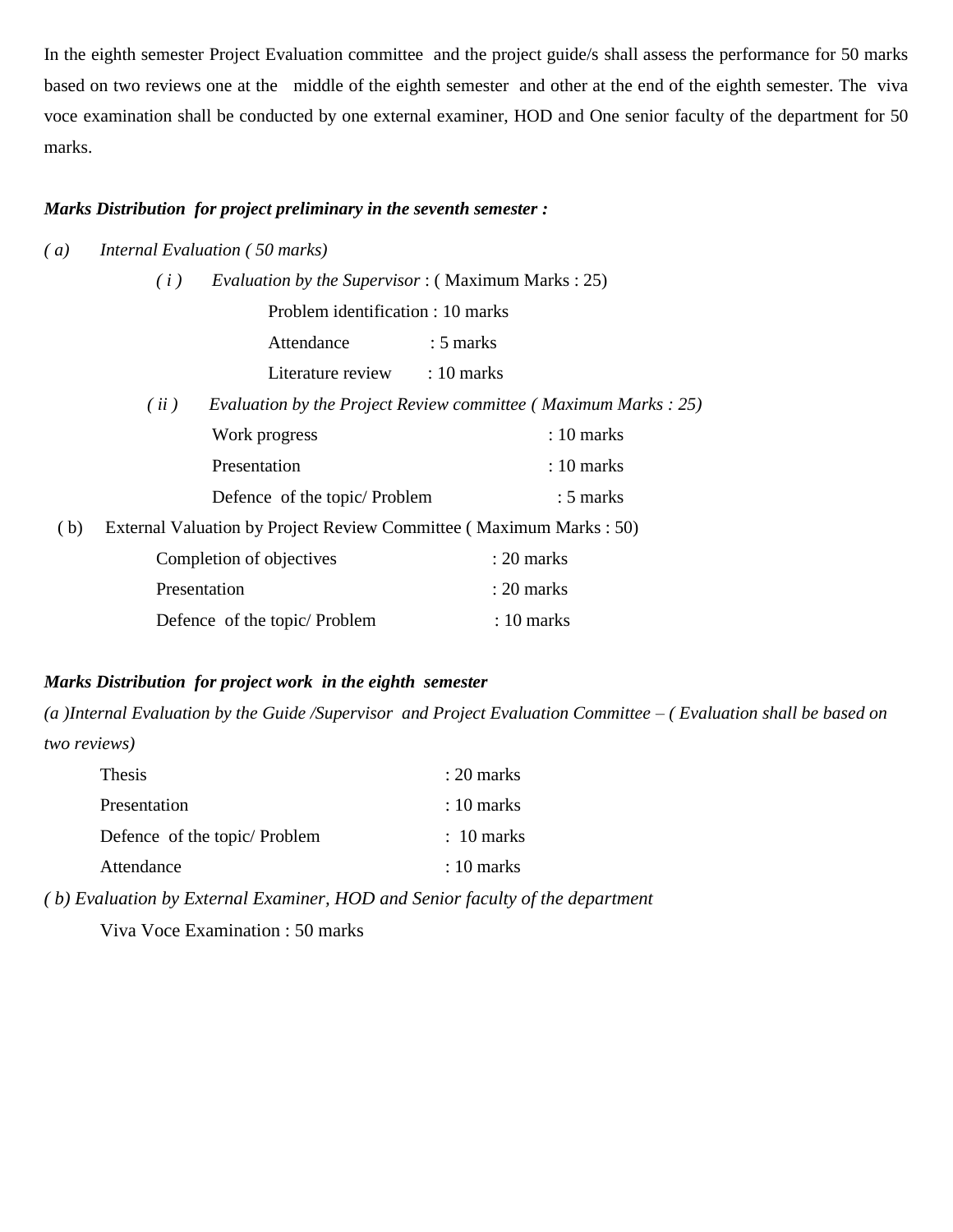## 5.5 **Question Paper Pattern**

### **End Examination** :

*For theory subjects*, the question paper for end examination shall contain One compulsory question consisting of objective type, fill in the blanks etc for 10 marks and for the remaining 60 marks student has to answer any four out of the remaining 6 conventional type ( descriptive or analytical) questions for 15 marks each.

## **Internal assessment** :

*For theory subjects* the question paper for sessional examination shall have one *compulsory* question carrying 6 marks and five other conventional ( descriptive or analytical type ) questions carrying 8 marks each. The compulsory question consists of objective type questions like the multiple choice, fillin the blanks etc. Apart from the compulsory question, the student has to answer any 3 from the remaining 5 conventional questions.

For mandatory learning courses, the question paper shall consist of six questions and the student shall answer any four questions.

In any subject if it is not possible to set a question paper of the specified pattern, the chairman BOS can issue guidelines regarding setting of question paper of suitable pattern in that subject. However this must be informed to the students well in advance.

### 5.6 **Grading:**

After each subject is evaluated for 100 marks, the marks obtained in each subject will be converted to a corresponding letter grade as given below, depending on the range in which the marks obtained by the student fall.

| Grade          | Grade points assigned |
|----------------|-----------------------|
| S              | 10                    |
| A <sub>1</sub> | 9.5                   |
| A2             | 9                     |
| A <sub>3</sub> | 8.5                   |
| B1             | 8                     |
| B2             | 7.5                   |
| B <sub>3</sub> | 7                     |
| C <sub>1</sub> | 6.5                   |
| C <sub>2</sub> | 6                     |
| C <sub>3</sub> | 5.5                   |
| D              | 5                     |
| E              | 4.5                   |
| $F$ or $G^*$   | $\Omega$              |
| AAA            | $\Omega$              |
|                |                       |

| Table – Conversion into Grades and Grade Points assigned |  |  |  |  |  |
|----------------------------------------------------------|--|--|--|--|--|
|----------------------------------------------------------|--|--|--|--|--|

\* explained in clause 5.7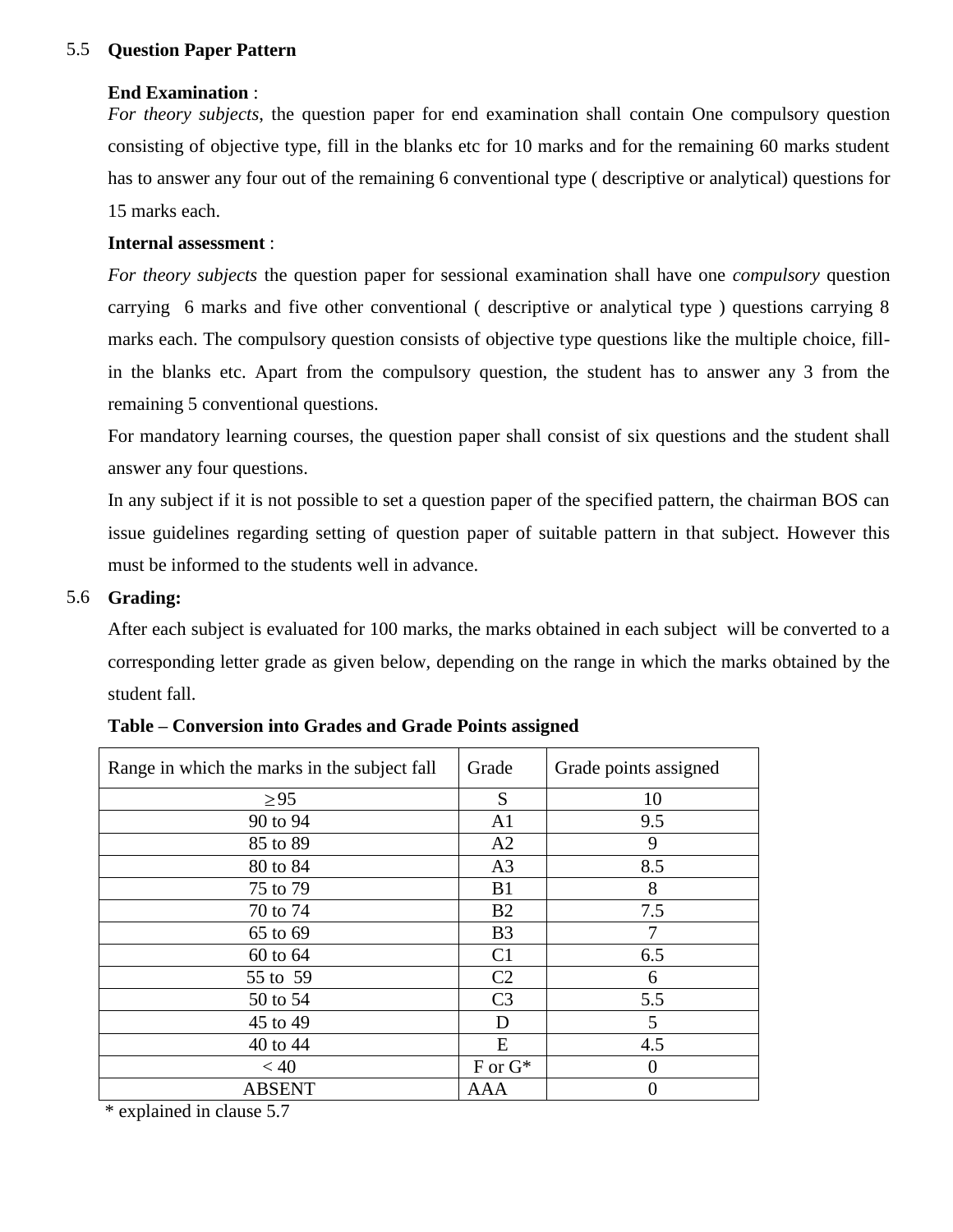### 5.7 *Requirement for clearing any subject:*

In the theory and practical subjects the students have to obtain a minimum of 35 % marks in the end examinations and also minimum 40% of marks in the sum of the internal evaluation and end examination taken together, otherwise they will be awarded grade-F in that subject.

F is considered as a *fail* grade indicating that the student has to reappear for the end supplementary examination in that subject and obtain a non fail grade for clearing that subject.

In other words to pass in a subject, a student shall score 25 marks or more out of 70 marks in the end examination and also shall score 40 marks or more out of 100 in the end examination and the internal continuous evaluation put together.

\* In the case of Mandatory Learning courses as there is no end exam and all the 100 marks are for internal assessment only, and since there is no stipulated minimum for internal assessment, only for these subjects an additional grade namely G is used with grade points of *zero* whenever the marks scored by the student is less than 40 %.

.To become eligible for the award of degree the student must obtain a minimum CGPA (explained in clause 7) of 4.0

## 5.8 **Supplementary Examinations:**

Apart from the regular end examinations, the college may also schedule and conduct supplementary examinations for all subjects for the benefit of students with back logs. Such of the students writing supplementary examinations as supplementary candidates, may have to write more than one examination per day.

Instant examination for eighth semester subjects may be conducted only for the benefit of those outgoing students who failed in or who are absent for only one subject of Final semester and who do not have any other backlogs. The instant exam will be conducted normally with in one month of the announcement of the final semester results.

#### 5.9 **Improvement:**

A student is permitted to improve his / her performance in any end examination of theory subjects that belong to immediately preceding semester only. For example, a student appearing for regular exams of III semester can improve in the subjects of II semester only. Similarly a student appearing for regular exams of VI semester can improve in the subjects of V semester only.

Students can improve their performance in *theory subjects only*. However, this facility shall not be availed by a student who has taken the Original Provisional / Degree Certificate.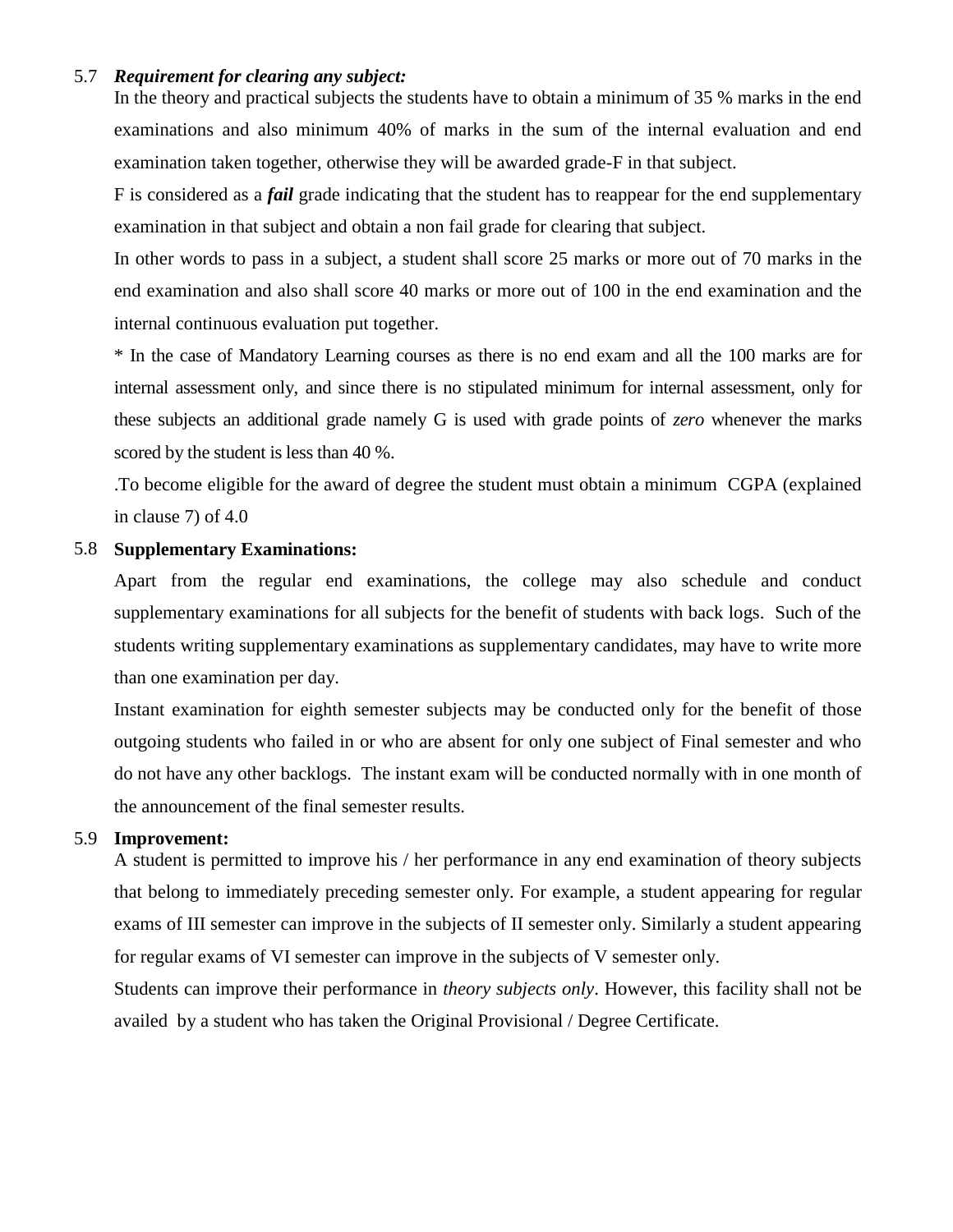## 5.10 *GRADE POINT AVERAGE (GPA) AND CUMULATIVE GRADE POINT AVERAGE (CGPA):*

The Grade Point Average (GPA) for each semester and Cumulative Grade Point Average (CGPA) up to any semester are calculated as follows:

A semester Grade Point Average will be computed as follows:

$$
GPA = \n\begin{array}{c}\n n \\
\sum C_i \times GP_i \\
\hline\n n \\
\sum C_i\n\end{array}
$$

where n is the number of subjects in that semester,  $C_i$  = Credits for the subject i . GP<sub>i</sub> = the Grade Point obtained for the subject i. and the summation is over all the subjects in that semester.

A Cumulative Grade Point Average (CGPA) will be computed for every student at the end of each semester. The CGPA would give the cumulative performance of a student from the first semester upto the end of the semester to which it refers and is calculated as follows.

$$
CGPA = \frac{\sum GPA_j \times TC_j}{\sum T C_j}
$$

Where 'm' is the number of semesters under consideration.  $TC_i$  the total number of credits for a particular semester and GPA<sub>i</sub> is the Grade Point Average of that semester. Both GPA and CGPA will be rounded off to the second digit after decimal and recorded as such.

While computing the GPA/CGPA the subjects in which the student is awarded Zero grade points will also be included.

### 5.11 **Grade Sheet**

A grade sheet (Memorandum) will be issued to each student indicating his performance in all subjects of that semester/year in the form of grades and also indicating the GPA and CGPA up to that semester.

### *Transcripts :*

After successful completion of the entire course of study, a Transcript containing performance of all academic years will be issued as a final record. Duplicate transcripts will also be issued if required after the payment of requisite fee. Partial transcript will also be issued up to any semester to any student on request and by paying the stipulated fee in force.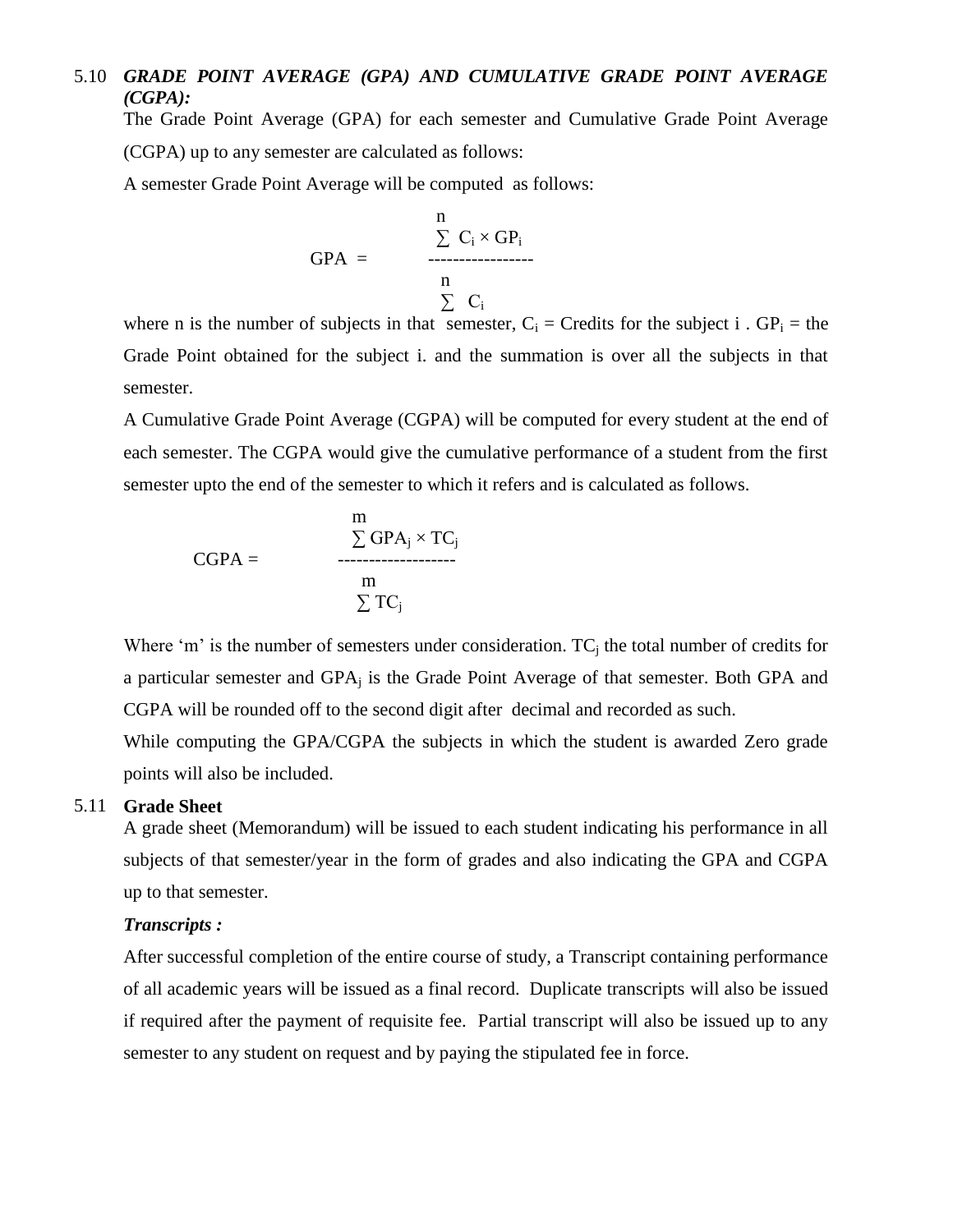### 6 **Award of B.Tech Degree**

After having admitted into the course the B.Tech degree shall be conferred on a student who has satisfied the following conditions.

- (i.) The student joining with Intermediate qualification must have, after admission into the regular B.Tech programme of the college, pursued a regular course of study for not less than four academic years and not more than eight academic years.
- (ii.) The student joining under lateral entry scheme with diploma qualification must have, after admission into II B.Tech, pursued a regular course of study for not less than three academic years and not more than six academic years.
- (iii.) The student must have satisfied the minimum academic requirements in appropriate branch of engineering in each semester of the course, herein after prescribed
- (iv.) Students must register for all the subjects and earn the credits specified
- (v.) Student, who fail to fulfill all the academic requirements for the award of degree within the specified period from the year of their admission shall forefeit their seat in B.Tech course and their admission stands cancelled.
- (vi.) The student shall successfully acquire four credits in EAA
- (vii.) The student has no dues to the institution , library, hostels etc

(viii.)The student has no disciplinary action pending against him/her

The degree will be conferred and awarded by Jawaharlal Nehru Technological University on recommendations by the Academic council of GPREC (Autonomous) basing on the eligibility as in 8.1.

### 7 **MINIMUM ACADEMIC REQUIREMENTS :**

- 7.1 A student is deemed to have satisfied the minimum academic requirement if he/she scores not less than 35% marks in the end examinations and also minimum 40% of marks in the sum total of the internal evaluation and end examination together in each of the theory and practical subjects including project work etc; and obtains a minimum CGPA of 4.0 which is calculated considering all the semesters. However, lateral entry students must obtain a CGPA of 4.0 which is calculated considering the performance from third semester to eighth semester.
- 7.2 A student shall be declared to have satisfied the minimum academic requirements and has become eligible for the award of degree if he/she fulfills each of the following conditions.
	- i.) Satisfies minimum requirements as stated in 7.1
	- ii.) Satisfies the minimum requirement of attendance as stipulated in clause 4 and
	- iii.) Satisfies all other regulations, academic or otherwise stipulated by the college from time to time.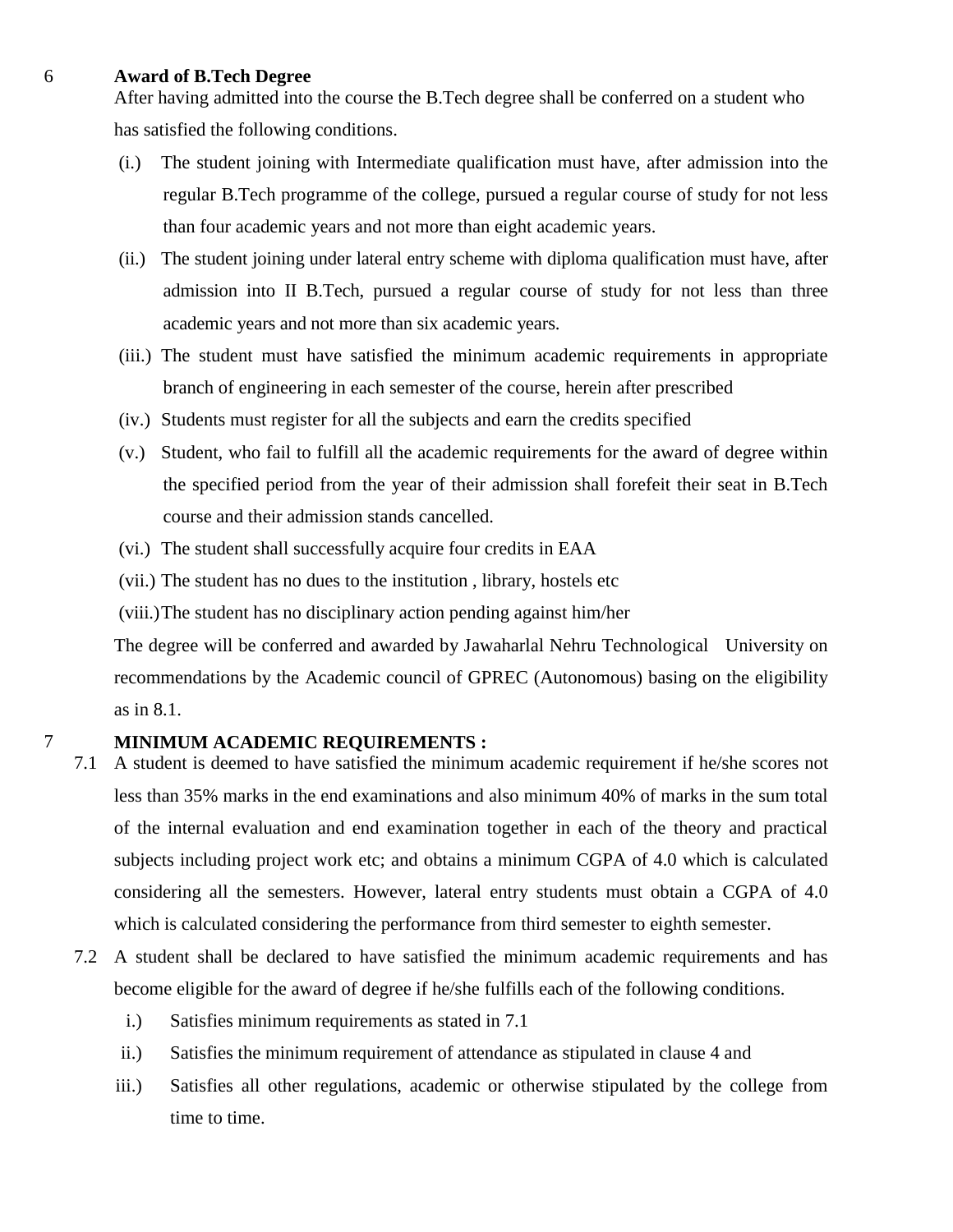### 8 **AWARD OF CLASS:**

After a student has satisfied the minimum requirements prescribed for the completion of the course as stipulated in clause 7 and has become eligible for the award of degree he/she shall be placed in one of the following classifications based on CGPA.

| <b>Division/Class</b>               | <b>CGPA</b>        |
|-------------------------------------|--------------------|
| <b>First Class with Distinction</b> | >7.5               |
| <b>First Class</b>                  | $>6.5$ and $< 7.5$ |
| Second Class                        | $≥5.5$ and < 6.5   |
| Pass Class                          | $>4.0$ and $< 5.5$ |

# 9 **WITHHOLDING OF RESULTS**

The result of a candidate shall be withheld if:

- i) He/She has not cleared any dues to the Institution / Hostel / University
- ii) A case of disciplinary action against him/her is pending disposal.

## 10 **EXAM HALL CULTURE**

- (i.) Students are not permitted to use mobile phones in the examination halls.
- (ii.) Any attempt by any student to influence the examiners, faculty and staff or Controller of Examinations for undue favours in the exams, and bribing them either for marks or attendance will be treated as malpractice cases and the student can be debarred from the college.
- (iii.) When a student absents himself/herself, he/she is treated as to have appeared and obtained zero marks in that subject (s) and Grading is done accordingly.
- (iv.) When a student's answer book is confiscated for any kind of attempted or suspected malpractice, the decision of the examination committee is final.

## 11 **CONDITIONS OF PROMOTION**

A student shall be eligible for promotion to the succeeding semester if he/she satisfies the minimum attendance requirements in the current semester as given in clause 4.

## 12 **MINIMUM INSTRUCTION DAYS**

Each semester shall consist of 90 instruction days/15 weeks including exams

## 13 **TRANSITORY REGULATIONS**

Candidates who have been detained for want of attendance or who wish to repeat the same semester are eligible for readmission into the respective semester and shall be governed by the curriculum and academic regulations inforce at the time of rejoining.

As Information Technology branch is wound up from the academic year 2013-2014 onwards, in case any IT student of Scheme-2010 gets detained for want of attendance in any semester,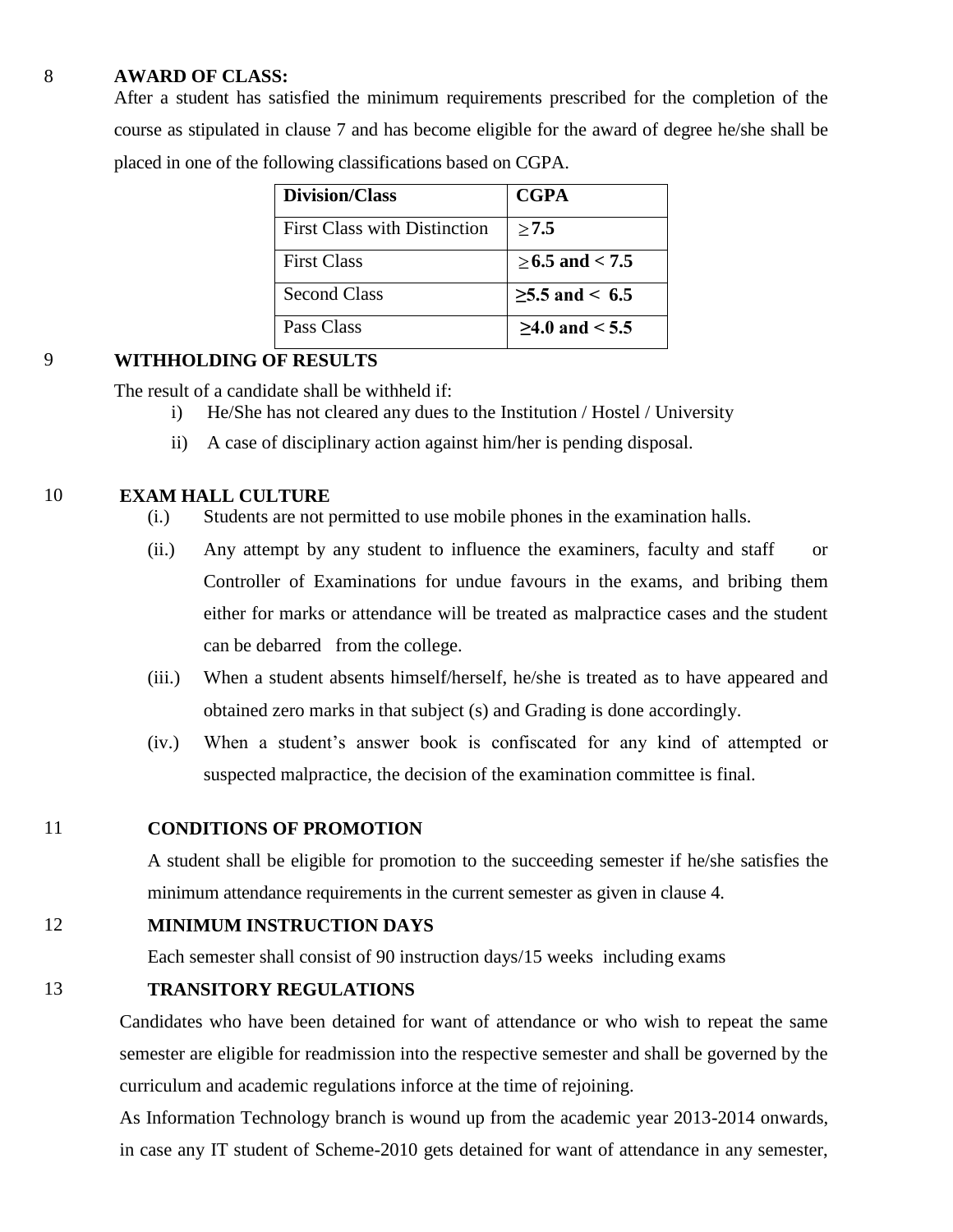he/she shall attend the common courses along with CSE students. Any course specific to IT branch will be taught separately for these students.

## 14 **AMENDMENT OF REGULATIONS:**

The college may, from time to time, revise, amend or change the regulations, scheme of examinations and syllabi.

## 15 **RAGGING**

Ragging of any kind is strictly prohibited. Student who indulges in ragging shall be punished as per the provisions of the ragging act.

## 16 **RULES OF DISCIPLINE**

- 1. Use of mobile phones with camera, in the campus is strictly prohibited.
- 2. Students shall behave and conduct themselves in a dignified and courteous manner in the campus/Hostels
- 3. Students shall not bring outsiders to the institution or hostels
- 4. Students shall not steal, deface, damage or cause any loss to the institution property
- 5. Students shall not collect money either by request or coercion from others within the campus or hostels.
- 6. Use of vehicles by the students inside the campus is prohibited.
- 7. Any conduct which leads to lowering of the esteem of the organization is prohibited.
- 8. Any student exhibiting prohibited behaviour shall be suspended from the institute. The period of suspension and punishment shall be clearly communicated to the student. The student shall lose the attendance for the suspended period
- 9. Dress Code

 Boys : All the boy students should wear formal dresses. Wearing T-shirts and other informal dresses in the campus is strictly prohibited.

Girls : All the girls students shall wear saree, churidhar with dupatta

# 17 **GENERAL:**

The academic regulations should be read as a whole for purpose of any interpretation.

- i.) The college reserves the right of altering the regulations as and when necessary. The regulations altered may be applicable to all the Candidates on rolls.
- ii.) Wherever the word he, him or his occur, it will also include she, her, hers.
- iii.) Whenever ambiguities arise in interpreting the regulations, the joint board of studies shall have the powers to issue clarifications and /or to make new rule for removing such ambiguities which shall be final.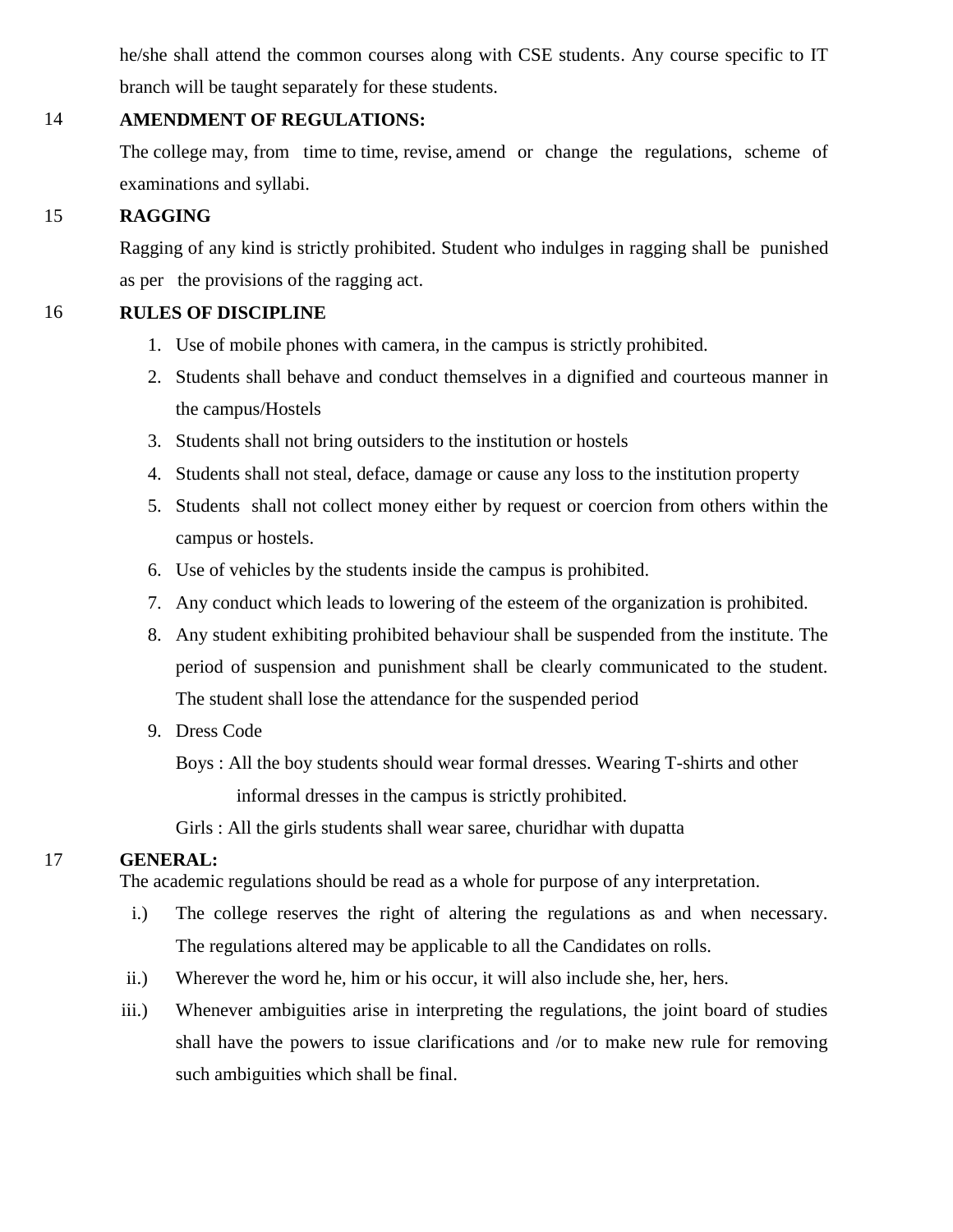# **Punishments for Malpractice cases - Guidelines**

The examinations committee may take the following guidelines into consideration while dealing with the suspected cases of malpractice reported by the invigilators/squad members etc; during end examinations. The punishment may be more severe or less severe depending on the merits of the individual cases.

| S. No            | <b>Nature of Malpractices/Improper conduct</b>                                   | <b>Punishment</b>                                                                  |
|------------------|----------------------------------------------------------------------------------|------------------------------------------------------------------------------------|
| 1.               | Possesses or keeps accessible in examination                                     | Expulsion from the examination hall                                                |
|                  | hall, any paper, note book, programmable                                         | and cancellation of the performance in                                             |
|                  | calculators, Cell<br>phones, pager,<br>palm                                      | that subject only.                                                                 |
|                  | computers or any other form of material                                          |                                                                                    |
|                  | concerned with or related to the subject of                                      |                                                                                    |
|                  | the examination (theory or practical) in                                         |                                                                                    |
|                  | which he is appearing but has not made use                                       |                                                                                    |
|                  | of (material shall include any marks on the                                      |                                                                                    |
|                  | body of the student which can be used as an                                      |                                                                                    |
|                  | aid in the subject of the examination)                                           |                                                                                    |
| 2.               | Uses objectionable, abusive or offensive                                         | Cancellation of the performance in that                                            |
|                  | language in the answer paper or in letters to                                    | subject.                                                                           |
|                  | the examiners or writes to the examiner                                          |                                                                                    |
|                  | requesting him to award pass marks.                                              |                                                                                    |
| 3.               | Copying detected on the basis of internal                                        | Cancellation of the performance in that                                            |
|                  | evidence, such as, during valuation or during                                    | subject and all other subjects<br>the                                              |
|                  | special scrutiny.                                                                | candidate<br>appeared<br>has<br>including                                          |
|                  |                                                                                  | practical examinations and project work                                            |
|                  |                                                                                  | of that semester/year examinations.                                                |
| $\overline{4}$ . | Gives assistance or guidance or receives it                                      | Expulsion from the examination hall                                                |
|                  | from any other student orally or by any other                                    | and cancellation of the performance in                                             |
|                  | body language methods or communicates                                            | that subject only of all the students                                              |
|                  | through cell phones with any other student                                       | involved. In case of an outsider, he will                                          |
|                  | or persons in or outside the exam hall in                                        | be handed over to the police and a case                                            |
|                  | respect of any matter.                                                           | is registered against him.                                                         |
| 5.               | Has copied in the examination hall from any                                      | Expulsion from the examination hall                                                |
|                  | paper, book, programmable calculators,                                           | and cancellation of the performance in                                             |
|                  | palm computers or any other form of                                              | that subject and all other subjects                                                |
|                  | material relevant to the subject of the                                          | including practical examinations and                                               |
|                  | examination (theory or practical) in which                                       | project work of that semester/year.                                                |
|                  | the student is appearing.                                                        |                                                                                    |
| 6.               | Comes in a drunken condition to the                                              | Expulsion from the examination hall                                                |
|                  | examination hall.                                                                | and cancellation of the performance in                                             |
|                  |                                                                                  | that subject and all other subjects                                                |
|                  |                                                                                  | including practical examinations and                                               |
|                  |                                                                                  | project work of that semester/year.                                                |
| 7.               | Smuggles in the Answer book or takes out or                                      | Expulsion from the examination hall<br>and cancellation of performance in that     |
|                  | arranges to send out the question paper<br>during the examination or answer book | subject and all the other subjects                                                 |
|                  |                                                                                  | including practical examinations and                                               |
|                  | during or after the examination                                                  | project work of that semester/year. The                                            |
|                  |                                                                                  | student is also debarred for two                                                   |
|                  |                                                                                  |                                                                                    |
|                  |                                                                                  |                                                                                    |
|                  |                                                                                  | consecutive semesters from class work                                              |
|                  |                                                                                  | and all examinations. The continuation                                             |
|                  |                                                                                  | of the course by the student is subject<br>academic regulations<br>the<br>to<br>in |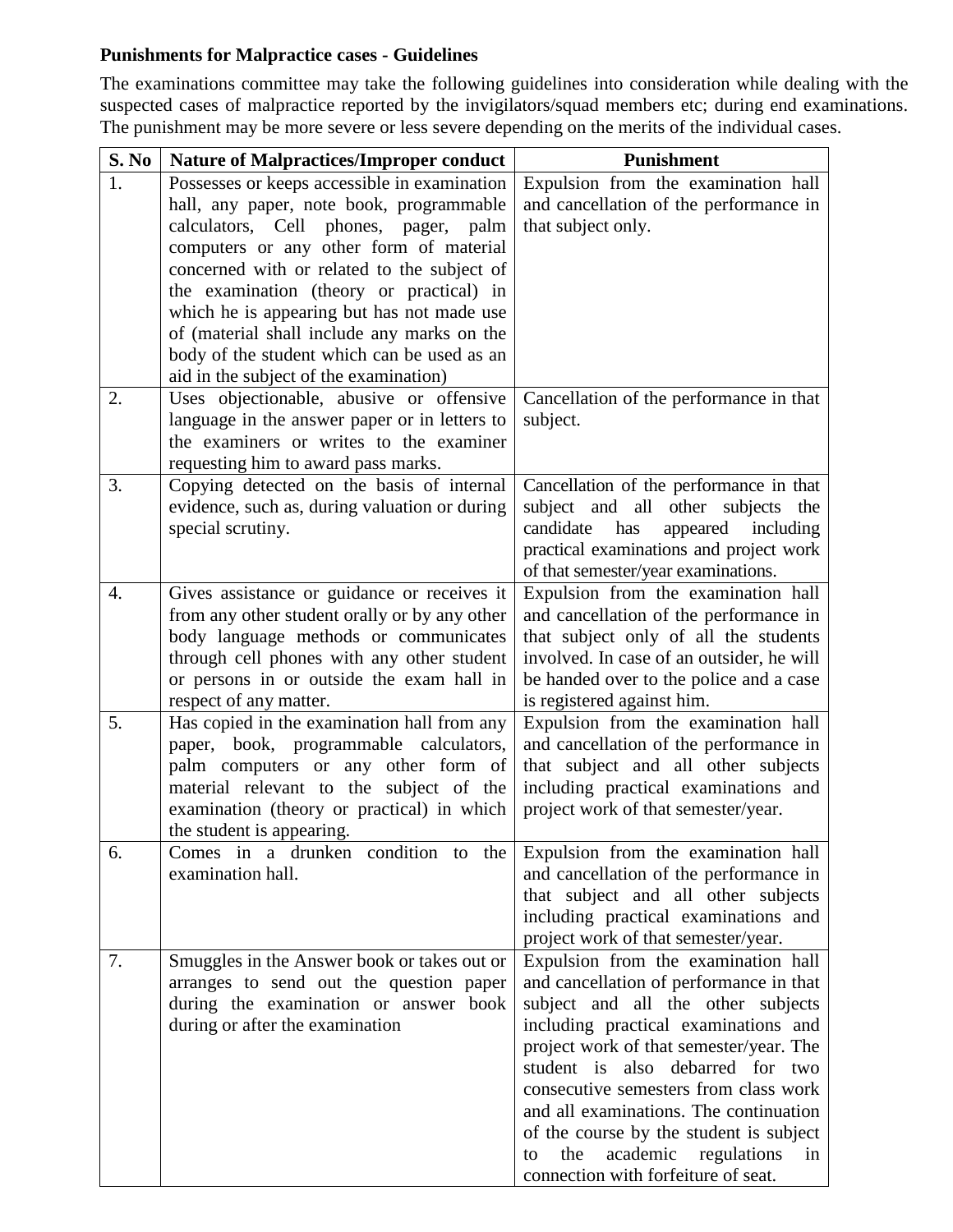| 8.  | Refuses to obey the orders of the Chief<br>Superintendent/Assistant - Superintendent /<br>any officer on duty or misbehaves or creates<br>disturbance of any kind in and around the<br>examination hall or organizes a walk out or<br>instigates others to walk out, or threatens the<br>officer-in charge or any person on duty in or<br>outside the examination hall of any injury to<br>his person or to any of his relations whether by<br>words, either spoken or written or by signs or<br>by visible representation, assaults the officer-<br>in-charge, or any person on duty in or outside<br>the examination hall or any of his relations, or<br>indulges in any other act of misconduct or<br>mischief which result in damage to or<br>destruction of property in the examination hall<br>or any part of the College campus or engages<br>in any other act which in the opinion of the<br>officer on duty amounts to use of unfair means<br>or misconduct or has the tendency to disrupt<br>the orderly conduct of the examination. | In case of students of the college, they<br>shall be expelled from examination<br>of<br>and<br>cancellation<br>halls<br>their<br>performance in that subject and all<br>other subjects of that semester/year.<br>The students also are debarred and<br>forfeit their seats. In case of outsiders,<br>they will be handed over to the police<br>and a police case is registered against<br>them.                                                                   |
|-----|------------------------------------------------------------------------------------------------------------------------------------------------------------------------------------------------------------------------------------------------------------------------------------------------------------------------------------------------------------------------------------------------------------------------------------------------------------------------------------------------------------------------------------------------------------------------------------------------------------------------------------------------------------------------------------------------------------------------------------------------------------------------------------------------------------------------------------------------------------------------------------------------------------------------------------------------------------------------------------------------------------------------------------------------|-------------------------------------------------------------------------------------------------------------------------------------------------------------------------------------------------------------------------------------------------------------------------------------------------------------------------------------------------------------------------------------------------------------------------------------------------------------------|
| 9.  | Leaves the exam hall taking away answer<br>script or intentionally tears of the script or<br>any part thereof inside or outside the<br>examination hall.                                                                                                                                                                                                                                                                                                                                                                                                                                                                                                                                                                                                                                                                                                                                                                                                                                                                                       | Expulsion from the examination hall and<br>cancellation of performance in that subject<br>and all the other subjects including<br>practical examinations and project work of<br>that semester/year. The candidate is also<br>debarred for two consecutive semesters<br>from class work and all University<br>examinations. The continuation of the<br>course by the candidate is subject to the<br>academic regulations in connection with<br>forfeiture of seat. |
| 10. | Possesses any lethal weapon or firearm in the<br>examination hall.                                                                                                                                                                                                                                                                                                                                                                                                                                                                                                                                                                                                                                                                                                                                                                                                                                                                                                                                                                             | Expulsion from the examination hall<br>and cancellation of the performance<br>in that subject and all other subjects<br>including practical examinations and<br>project work of that semester/year.<br>The student is also debarred and<br>forfeits the seat.                                                                                                                                                                                                     |
| 11. | If student of the college, who is not a<br>candidate for the particular examination or<br>any person not connected with the college<br>indulges in any malpractice or improper<br>conduct mentioned in clause 7 to 9.                                                                                                                                                                                                                                                                                                                                                                                                                                                                                                                                                                                                                                                                                                                                                                                                                          | For Student of the college : Expulsion<br>examination<br>from<br>the<br>hall<br>and<br>cancellation of the performance in that<br>subject and all other subjects including<br>practical examinations and project<br>work of that<br>semester/year.<br>The<br>candidate is also debarred and forfeits<br>the seat.<br>$Person(s)$ who do not belong to the<br>College will be handed over to police<br>and, a police case will be registered<br>against them.      |
| 12. | other<br>student<br>in<br>Impersonates<br>any<br>connection with the examination                                                                                                                                                                                                                                                                                                                                                                                                                                                                                                                                                                                                                                                                                                                                                                                                                                                                                                                                                               | The student who has impersonated<br>shall be expelled from examination                                                                                                                                                                                                                                                                                                                                                                                            |